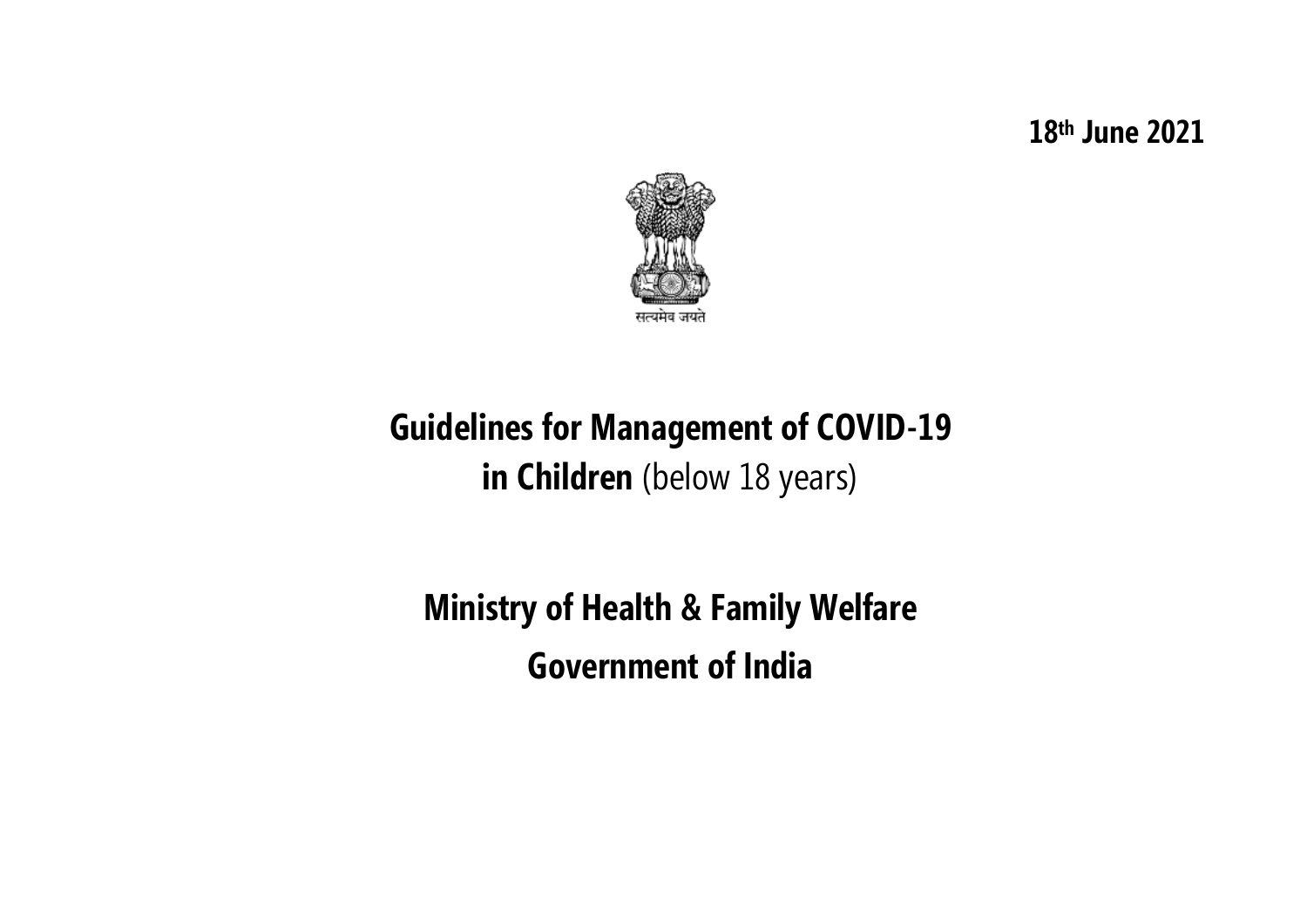# **Guidelines for Management of COVID-19 in Children**

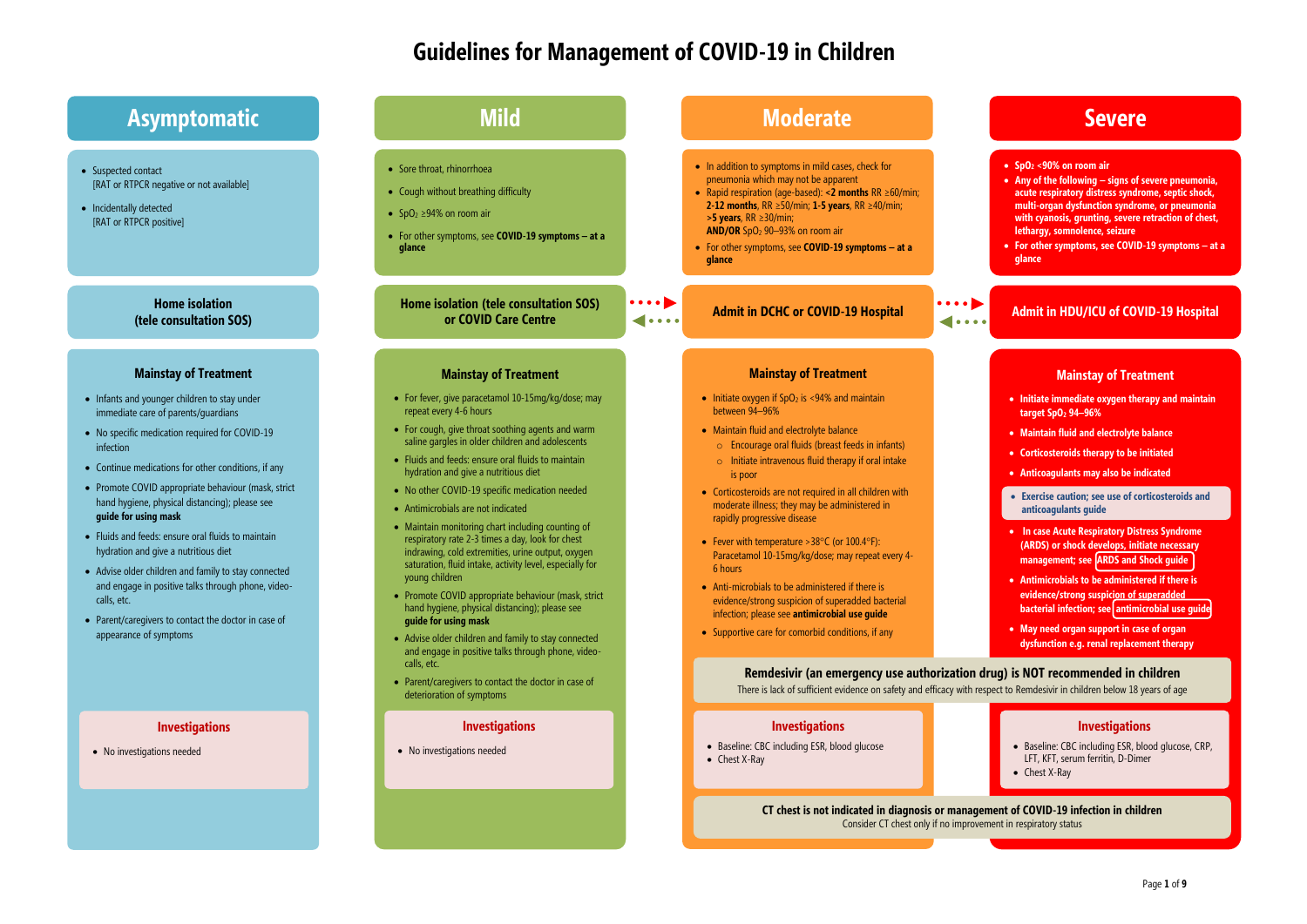| COVID-19 symptoms in children - at a glance |                                               |                           |                                               |                                                                                                                                                  |                                     |                                                                                                                                                  |  |  |  |  |
|---------------------------------------------|-----------------------------------------------|---------------------------|-----------------------------------------------|--------------------------------------------------------------------------------------------------------------------------------------------------|-------------------------------------|--------------------------------------------------------------------------------------------------------------------------------------------------|--|--|--|--|
| <b>Common symptoms</b>                      |                                               |                           |                                               |                                                                                                                                                  |                                     |                                                                                                                                                  |  |  |  |  |
| <b>Fever</b>                                |                                               |                           | Sore throat/throat irritation                 |                                                                                                                                                  | <b>Diarrhoea</b>                    |                                                                                                                                                  |  |  |  |  |
| Cough                                       |                                               | <b>Body ache/headache</b> |                                               |                                                                                                                                                  | Anorexia/nausea/vomiting            |                                                                                                                                                  |  |  |  |  |
| <b>Rhinorrhoea</b>                          |                                               | <b>Malaise/weakness</b>   |                                               |                                                                                                                                                  | Loss of sense of smell and/or taste |                                                                                                                                                  |  |  |  |  |
| <b>Differentiating symptoms/signs</b>       | <b>Asymptomatic</b>                           |                           | <b>Mild</b>                                   | <b>Moderate</b>                                                                                                                                  |                                     | <b>Severe</b>                                                                                                                                    |  |  |  |  |
| Respiratory rate/min                        | <b>Normal</b><br>with age dependent variation |                           | <b>Normal</b><br>with age dependent variation | Rapid respiration (age based)<br>$\leq$ months $\geq$ 60/min<br>2-12 months $\geq$ 50/min<br>1-5 years $\geq$ 40/min<br>$>5$ years $\geq$ 30/min |                                     | Rapid respiration (age based)<br>$\leq$ months $\geq$ 60/min<br>2-12 months $\geq$ 50/min<br>1-5 years $\geq$ 40/min<br>$>5$ years $\geq$ 30/min |  |  |  |  |
| SpO <sub>2</sub> on room air                | $\geq 94\%$                                   |                           | $\geq 94\%$                                   | $\geq 90\%$                                                                                                                                      |                                     | ~140%                                                                                                                                            |  |  |  |  |
| Grunting, severe retraction of chest        | $\boldsymbol{\mathsf{x}}$                     |                           | $\boldsymbol{\mathsf{x}}$                     |                                                                                                                                                  | $\boldsymbol{\mathsf{x}}$           | $+/-$                                                                                                                                            |  |  |  |  |
| Lethargy, somnolence                        | $\boldsymbol{\mathsf{x}}$                     |                           | $\boldsymbol{\mathsf{x}}$                     |                                                                                                                                                  | $\boldsymbol{\mathsf{x}}$           | $+/-$                                                                                                                                            |  |  |  |  |
| Seizure                                     | $\bm{x}$                                      |                           | $\boldsymbol{\mathsf{x}}$                     | $\boldsymbol{\mathsf{x}}$                                                                                                                        |                                     | $+/-$                                                                                                                                            |  |  |  |  |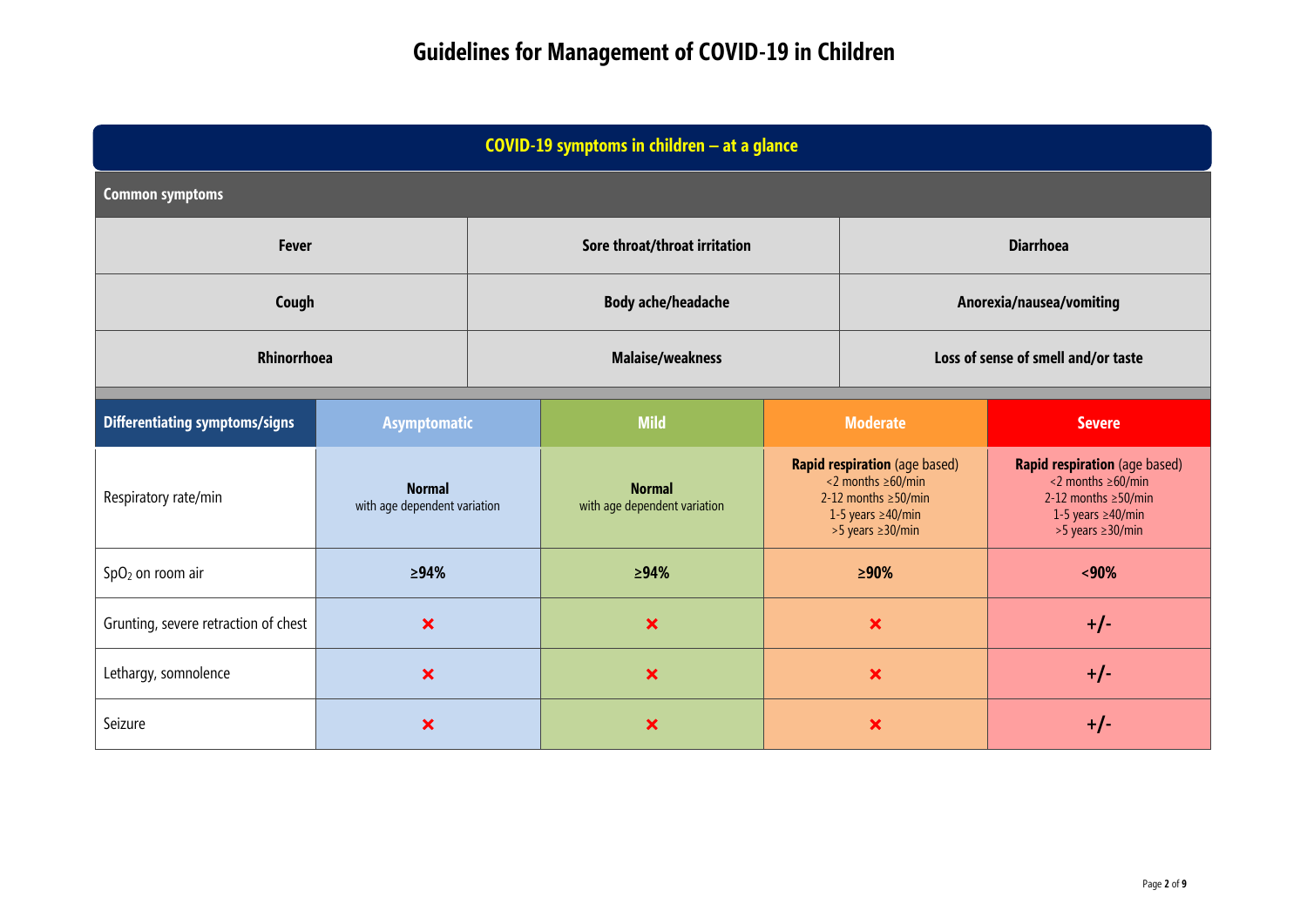## **Management of Acute Respiratory Distress Syndrome (ARDS) and Shock guide**

## **Management/treatment of ARDS**

ARDS may be classified based on Pediatric Acute Lung Injury Consensus Conference (PALICC) definition into mild, moderate and severe

### **Mild ARDS**

o High flow nasal oxygen (start with 0.5 L/kg/min to begin with and increase to 2 L/kg/min with monitoring) or non-invasive ventilation (BiPAP or CPAP) may be given

## **Moderate – Severe ARDS**

- o Lung protective mechanical ventilation may be initiated; low tidal volume (4-8 ml/kg); plateau pressure <28-30 cmH<sub>2</sub>O; MAP <18-20 cmH<sub>2</sub>O; driving pressure <15 cmH<sub>2</sub>O; PEEP 6-10 cmH<sub>2</sub>O (or higher if severe ARDS); FiO<sub>2</sub> <60%; sedoanalgesia ± neuromuscular blockers; cuffed ETT, inline suction, heat and moisture exchange filters (HMEF)
- o Avoid frequent disconnection of ventilator circuit, nebulization or metered dose inhaler
- o Restrict fluids; calculate fluid overload percentage, keeping it <10%
- o Prone position may be considered in hypoxemic children if they are able to tolerate it
- o Daily assessment for weaning and early extubation; enteral nutrition within 24 hours, achieve full feeds by 48 hours
- o Transfusion trigger Hb <7g/dL if stable oxygenation and haemodynamics and <10 g/dL if refractory hypoxemia or shock

### **Management of shock**

- Consider crystalloid fluid bolus 10-20 ml/kg cautiously over 30-60 minutes with early vasoactive support (epinephrine)
- Start antimicrobials within the first hour, after taking blood cultures, according to hospital antibiogram or treatment guidelines
- Consider inotropes (milrinone or dobutamine) if poor perfusion and myocardial dysfunction persists despite fluid boluses, vasoactive drugs and achievement of target mean arterial pressure
- Hydrocortisone may be added if there is fluid refractory catecholamine resistant shock (avoid if already on dexamethasone or methylprednisolone)
- Once stabilized, restrict IV fluids to avoid fluid overload
- Initiate enteral nutrition sooner the better
- Transfusion trigger Hb <7g/dL if stable oxygenation and haemodynamics, and <10 g/dL if refractory hypoxemia or shock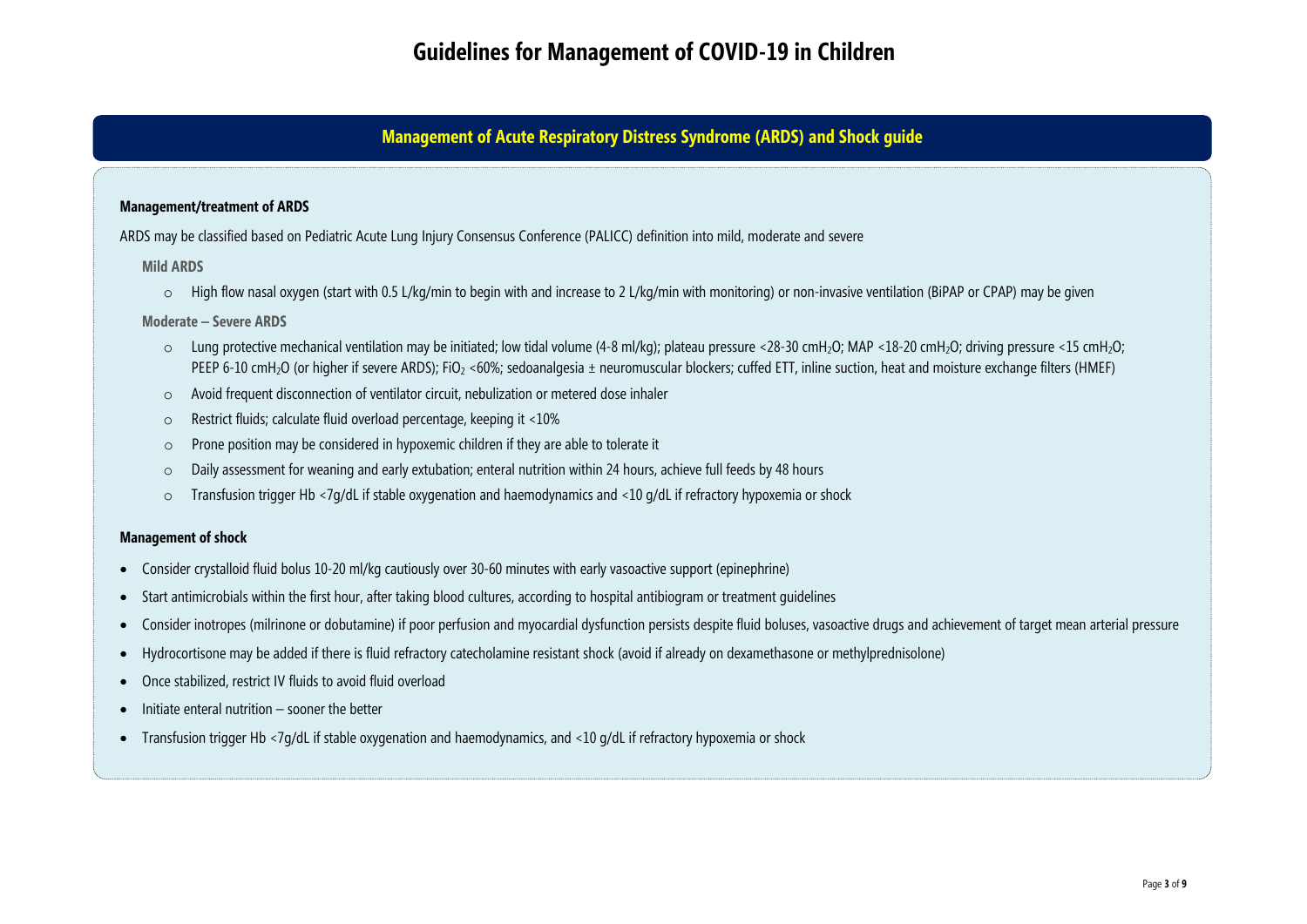## **Management of Multisystem Inflammatory Syndrome (MIS-C) in children and adolescents temporally related to COVID-19**

Multi System Inflammatory Syndrome in Children (MIS-C) is a new syndrome in children characterized by unremitting fever >38°C and epidemiological linkage with SARS-CoV-2

## **Diagnostic criteria (WHO)**

- Children and adolescents 0–18 years of age with fever ≥3 days
- **And any two** of the following:
	- Rash or bilateral non-purulent conjunctivitis or muco-cutaneous inflammation signs (oral, hands or feet)
	- Hypotension or shock
	- Features of myocardial dysfunction, pericarditis, valvulitis, or coronary abnormalities (including ECHO findings or elevated Troponin/NT-proBNP)
	- Evidence of coagulopathy (PT, PTT, elevated D-Dimers)
	- $\circ$  Acute gastrointestinal problems (diarrhoea, vomiting, or abdominal pain)
- **And** elevated markers of inflammation such as ESR (>40 mm), C-reactive protein (>5 mg/L), or procalcitonin
- **And** no other obvious microbial cause of inflammation, including bacterial sepsis, staphylococcal or streptococcal shock syndromes
- And evidence of recent COVID-19 infection (RT-PCR, antigen test or serology positive), or likely contact with patients with COVID-19

Alternative diagnoses that must be excluded before making a diagnosis of MIS-C

- Tropical fevers (malaria, dengue, scrub typhus, enteric fever)
- Toxic shock syndrome (staphylococcal or streptococcal)
- Bacterial sepsis

MIS-C with Kawasaki Disease (KD) phenotype is characterised by fever, conjunctival redness, oropharyngeal findings (red and/or cracked lips, strawberry tongue), rash, swollen and/or erythematous hands and feet and cervical lymphadenopathy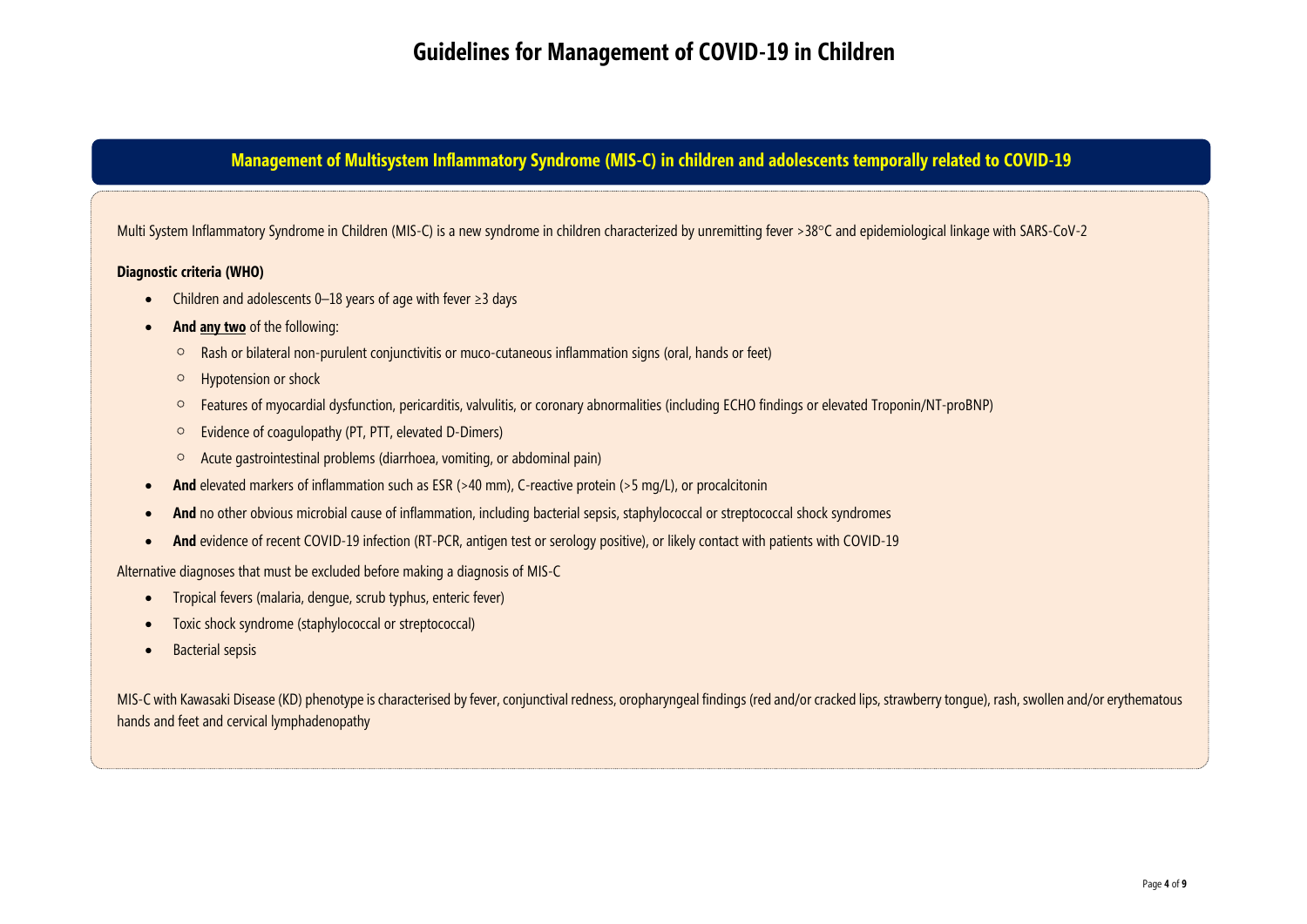## **Stepwise investigations in a patient with MIS-C**



**Tier 1 tests** (may be done at Covid Care Centre, Dedicated Covid Health Centre): CBC, complete metabolic profile (LFT/KFT/blood gas/glucose), CRP and/or ESR, SARS-CoV-2 serology and/or RT-PCR, blood culture **Positive Tier 1 screen** (*both* of these should be present):

1. CRP >5 mg/L **and/or** ESR >40 mm/hour;

2. At least **one** of these: ALC <1000/µL, platelet count <150,000/µL, Na <135 mEq/L, neutrophilia, hypoalbuminemia

Tier 2 tests (may be done at Dedicated Covid Hospital): Cardiac (ECG, echocardiogram, BNP, troponin T); inflammatory markers (procalcitonin, ferritin, PT, PTT, D-Dimer, fibrinogen, LDH, triglyceride, cytokine panel); blood smear; SARS-CoV-2 serology

\* Common tropical infections include malaria, dengue, enteric fever, rickettsial illness (scrub typhus), etc.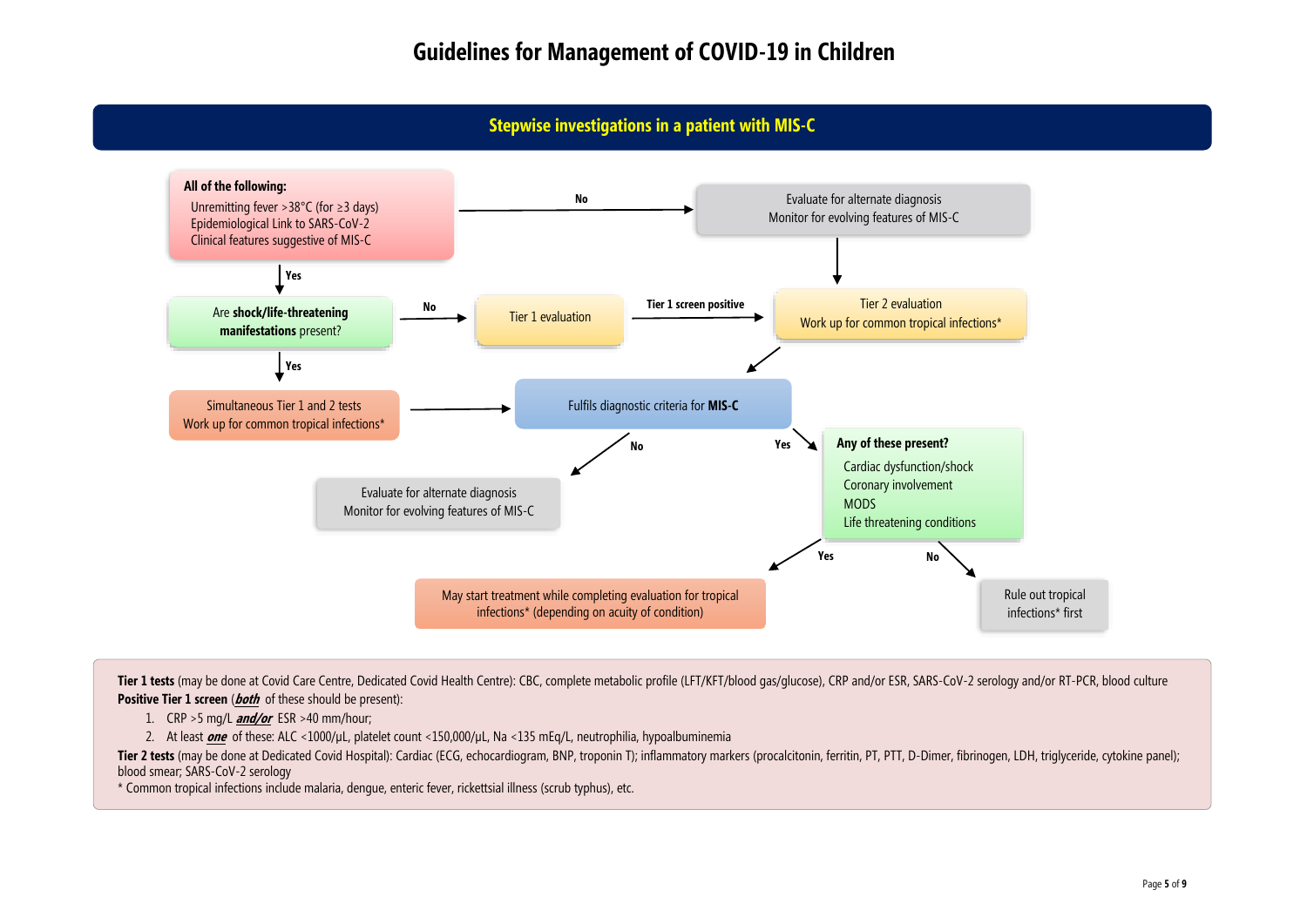# **Guidelines for Management of COVID-19 in Children**



- Appropriate supportive care is needed preferably in ICU for treatment of cardiac dysfunction, coronary involvement, shock or multi-organ dysfunction syndrome (MODS)
- IVIG to be given slower (over up to 48 hours) in children with cardiac failure/ fluid overload
- Taper steroids over 2-3 weeks with clinical and CRP monitoring
- Aspirin 3-5 mg/kg/day, maximum 75 mg/day in all children for 4-6 weeks (with platelet count >80,000/µL) for at least 4-6 weeks or longer for those with coronary aneurysms
- Low molecular weight heparin (Enoxaparin) 1 mg/kg/dose twice daily s/c in >2 months (0.75mg/kg/dose in <2 months) if patient has thrombosis or giant aneurysm with absolute coronary diameter ≥8 mm or Z score ≥10 or LVEF
- For children with cardiac involvement, repeat ECG 48 hourly & repeat ECHO at 7–14 days and between 4 to 6 weeks, and after 1 year if initial ECHO was abnormal

**Use biologicals only after expert consultation and at tertiary care only**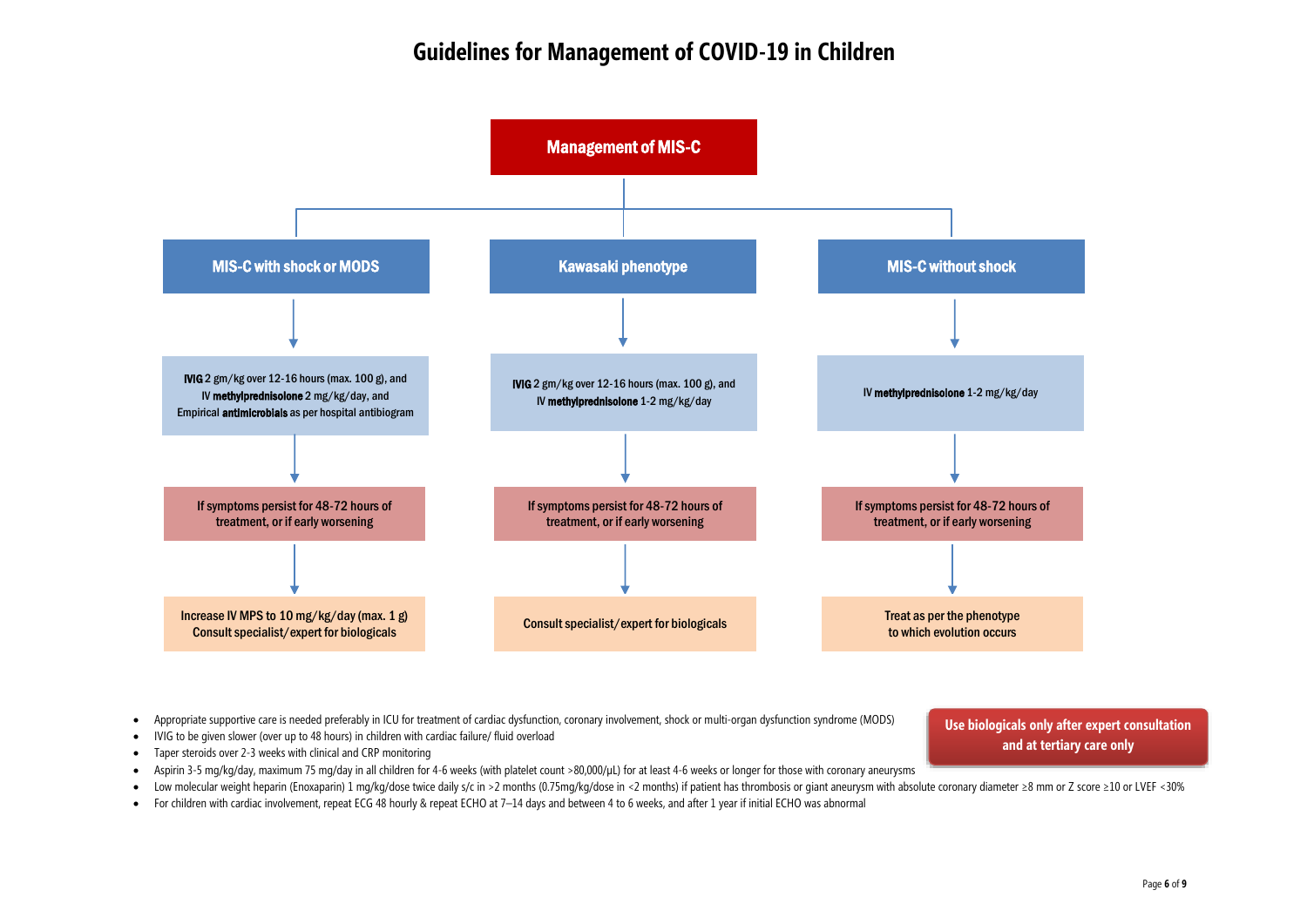| #              | Co-morbid conditions (if any)                                                                                       |          |                    | Controlled (yes/no) | Drugs being taken  |                        |                            |                          |
|----------------|---------------------------------------------------------------------------------------------------------------------|----------|--------------------|---------------------|--------------------|------------------------|----------------------------|--------------------------|
| 1              |                                                                                                                     |          |                    |                     |                    |                        |                            |                          |
| $\overline{2}$ |                                                                                                                     |          |                    |                     |                    |                        |                            |                          |
|                |                                                                                                                     |          |                    |                     |                    |                        |                            |                          |
| 3              |                                                                                                                     |          |                    |                     |                    |                        |                            |                          |
| <b>Time</b>    | Template for recording of symptoms and signs (may be done more frequently for sicker children)<br>Lethargy/malaise* | SoB**    | <b>Temperature</b> | BP#                 | Respiratory rate## | <b>Chest indrawing</b> | $SpO_2***$<br>& pulse rate | <b>Physical activity</b> |
|                | (yes/no)                                                                                                            | (yes/no) | (record)           | (record)            | (record)           | (yes/no)               | (record)                   | (normal/low)             |
| 06:00 am       |                                                                                                                     |          |                    |                     |                    |                        |                            |                          |
| 12:00 noon     |                                                                                                                     |          |                    |                     |                    |                        |                            |                          |
| 06:00 pm       |                                                                                                                     |          |                    |                     |                    |                        |                            |                          |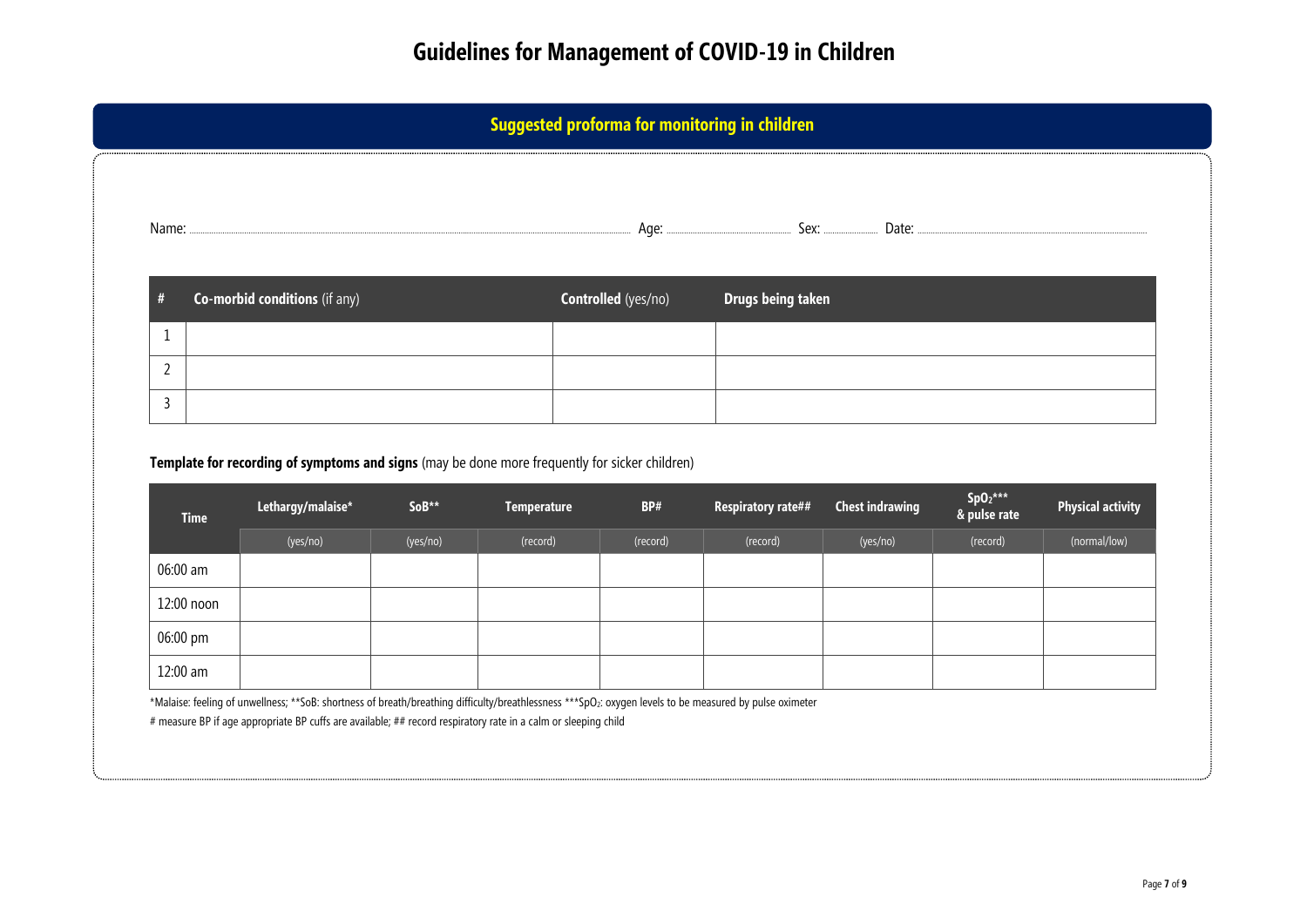| <b>Infection Prevention and Control (IPC)</b>                                                                                                     |                                                                                                                                                                                                                              |                                                                                                                                                                                                                                                         |  |  |  |  |
|---------------------------------------------------------------------------------------------------------------------------------------------------|------------------------------------------------------------------------------------------------------------------------------------------------------------------------------------------------------------------------------|---------------------------------------------------------------------------------------------------------------------------------------------------------------------------------------------------------------------------------------------------------|--|--|--|--|
| Every COVID care facility should have a multidisciplinary hospital infection control committee; key components of infection control strategy are: |                                                                                                                                                                                                                              |                                                                                                                                                                                                                                                         |  |  |  |  |
| Standard precautions<br>Droplet precautions<br>Airborne precautions<br>Contact precautions and hand hygiene<br>Physical distancing                | • Cough etiquette/respiratory hygiene<br>• Well ventilated rooms<br>• Monitor healthcare associated infections<br>• Train all health care workers to develop IPC skills<br>Environment cleaning, disinfection and sanitation | Cleaning/disinfection of frequently touched surfaces/equipment<br>Cleaning and disinfection of linen<br>Safe management of bio-medical waste<br>Triple layer mask to be worn by patient, as per quidance below<br>Masks for care givers (home/hospital) |  |  |  |  |

# **Guide for using mask EUA and OFF-LABEL\* USE OF DRUGS – at a glance**

- Masks are not recommended for children aged **5 years and under**
- Children aged **6-11 years** may wear a mask depending on the ability of child to use a mask safely and appropriately under direct supervision of parents/guardians
- Children aged **12 years and over** should wear a mask under the same conditions as adults
- Ensure hands are kept clean with soap and water, or an alcohol-based hand rub, while handling masks

# **Antimicrobial use guide**

COVID-19 is a viral infection, and antimicrobials have no role in the management of uncomplicated COVID-19 infection

**Asymptomatic and mild cases**: antimicrobials are not recommended for therapy or prophylaxis

**Moderate and severe cases**: antimicrobials should not be prescribed unless there is clinical suspicion of a superadded infection

Septic shock: empirical antimicrobials (according to body weight) are frequently added to cover all likely pathogens based on clinical judgement, patient host factors, local epidemiology and antimicrobial policy of the hospital